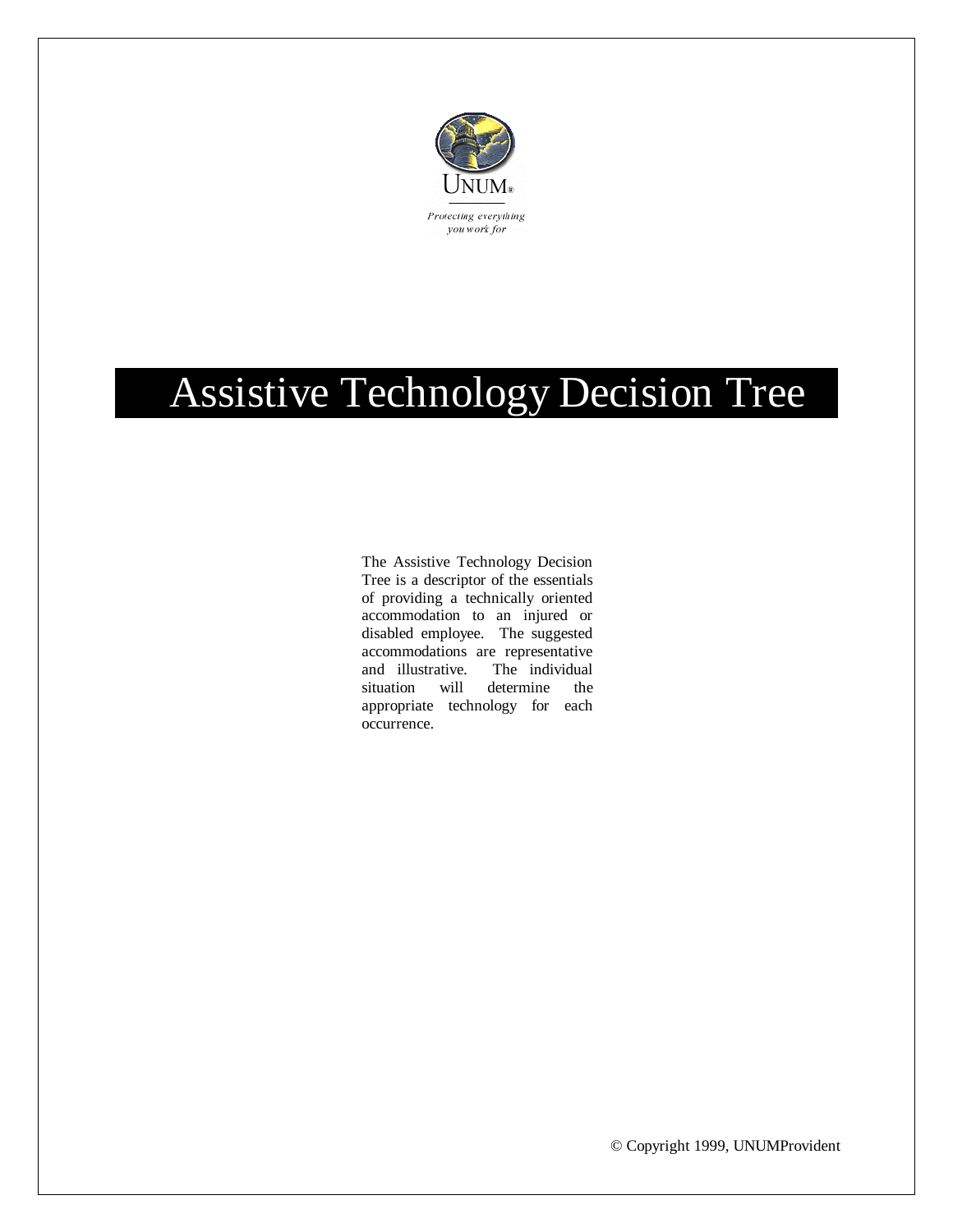## **Steps to Evaluate Assistive Technology Solutions**

Any solution to the problems created by a physical impairment must be birthed in a proper understanding of the problem.

The essential first step is to define the problem. It is important to emphasize that the problem is not the impairment. The problem is the dis-ability the conflict between what historical way of doing the work requires and what the impairment limits. With Carpal Tunnel Syndrome, for example, the problem is not the pain in the wrists and hands, it is the inability to do prolonged manual tasks. Defining the problem in terms of factors of the job has the potential to more correctly identify the artificial barriers rooted in the circumstance or environment rather that in the person. Can the tasks be done other than manually?

Second, because the problem is defined in terms of the work, we are positioned to ask the question, can the work be modified? Assistive Technology is not the first resort. If a simple change in the work can suffice, that is preferred. If the typing is done all at once, that is a problem. Perhaps by spacing the manual components of the job out more evenly during the day, the demands on the hands do not exceed the hands tolerance to deliver.

Third, is it possible to modify the environment in which the job is done? Perhaps there is a component of stress that aggravates the injury with typing. If soundproofing could be offered, would that lower the noise, the stress, the injury?

Fourth, is there some piece of hardware, software, or equipment that is currently being used in the organization that could be applied to this situation? Once it has been determined that some type of technical assistance is needed, the first place to look is within the organization. Are there existing "solutions" that are hiding around the office? For example, if handling and reading mail aggravate the pain, can the mail be scanned in to a computer to avoid manual shuffling of documents?

Fifth, is there something commercially available that will solve the problem? While an "inhouse" solution will work best, if there is nothing that can be creatively used within the organization, is there a solution being offered commercially that would work?

Sixth, if there is nothing in-house and nothing commercially available, can something be created or modified to solve the problem? Frequently, local and even national vendors are looking for ideas for new products and services. Often they are willing to partner with an organization to help solve their accommodation needs if the potential is their to develop a product that may have wider application.

Once all of these alternatives are exhausted, it is time to consider placing the employee in another position.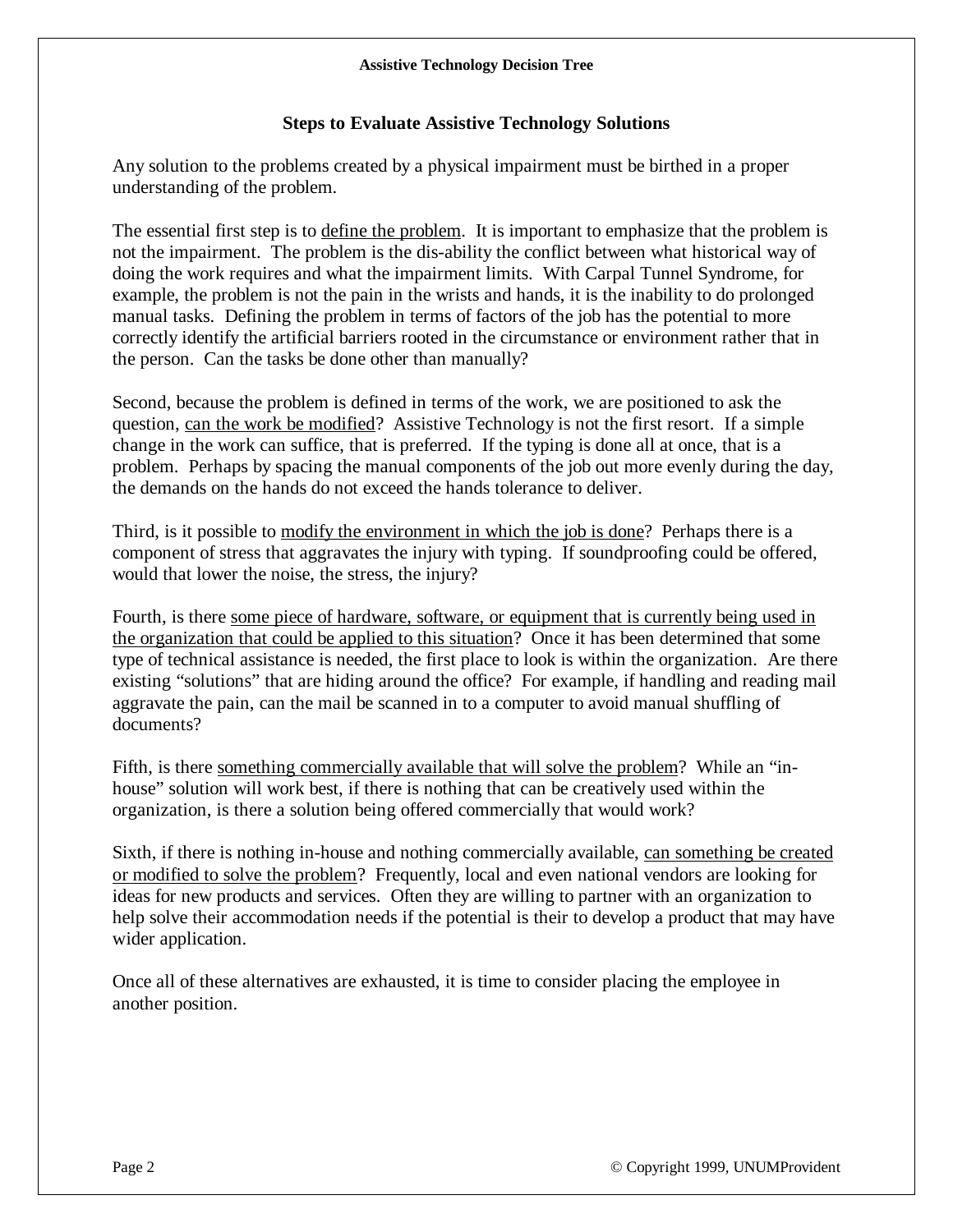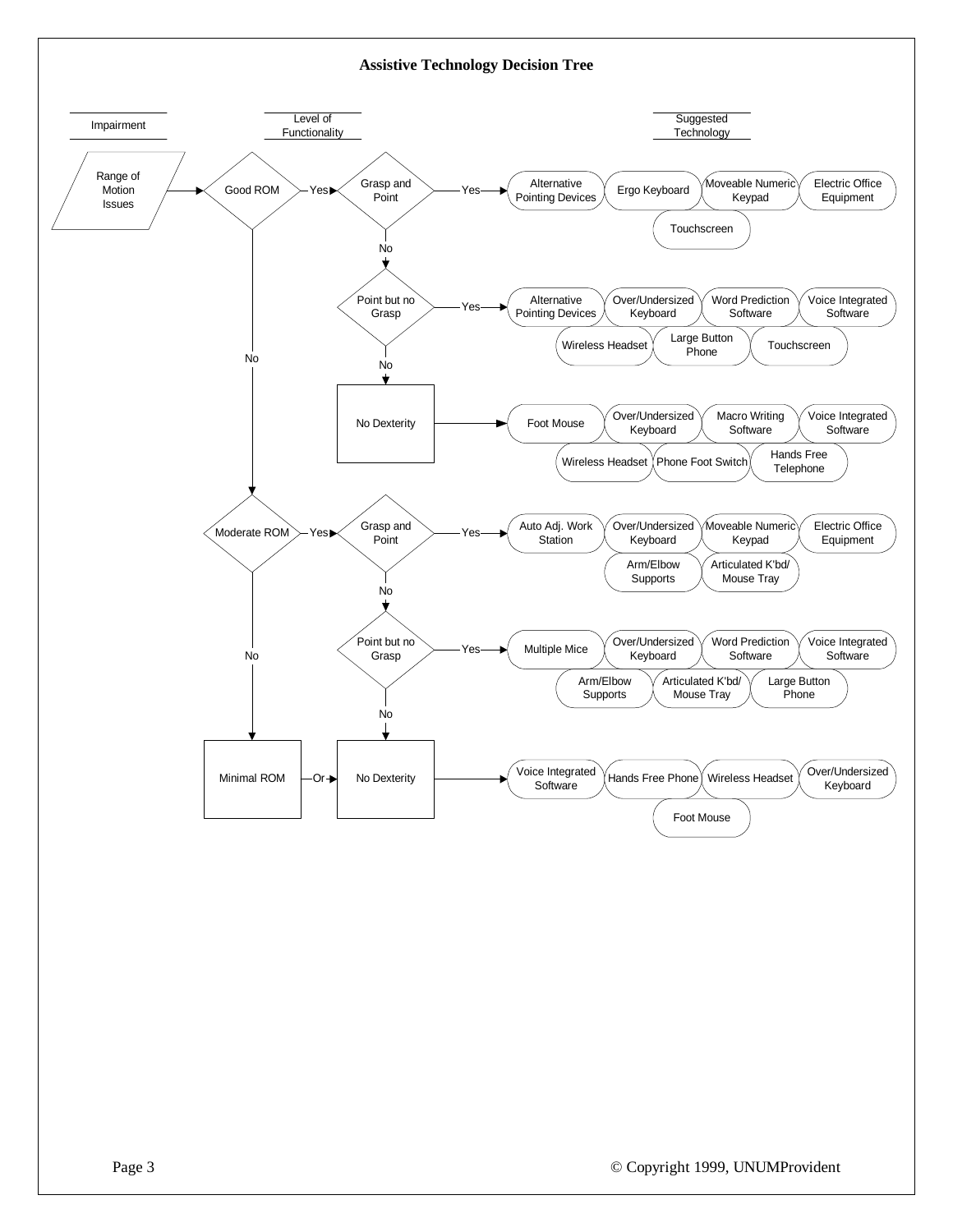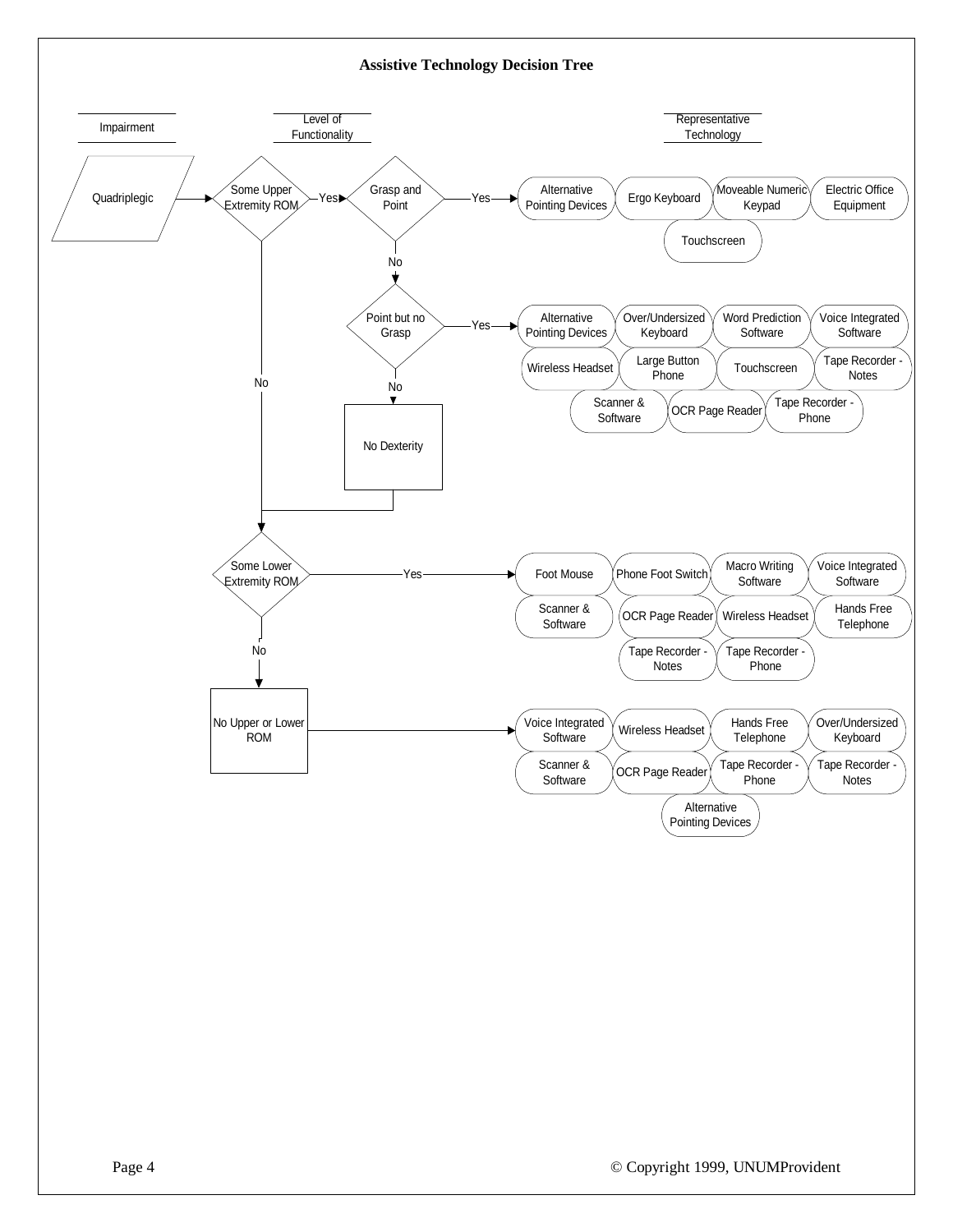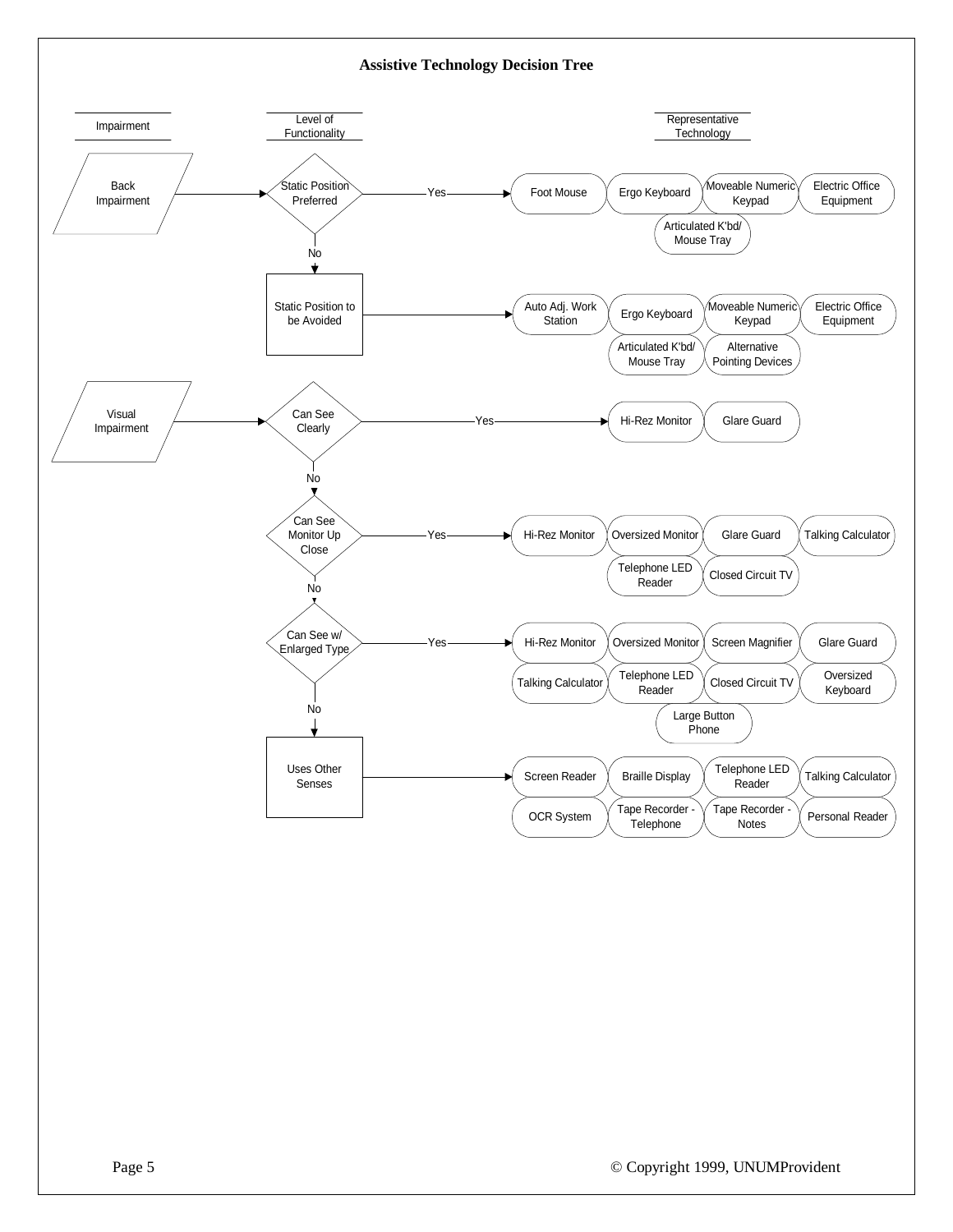